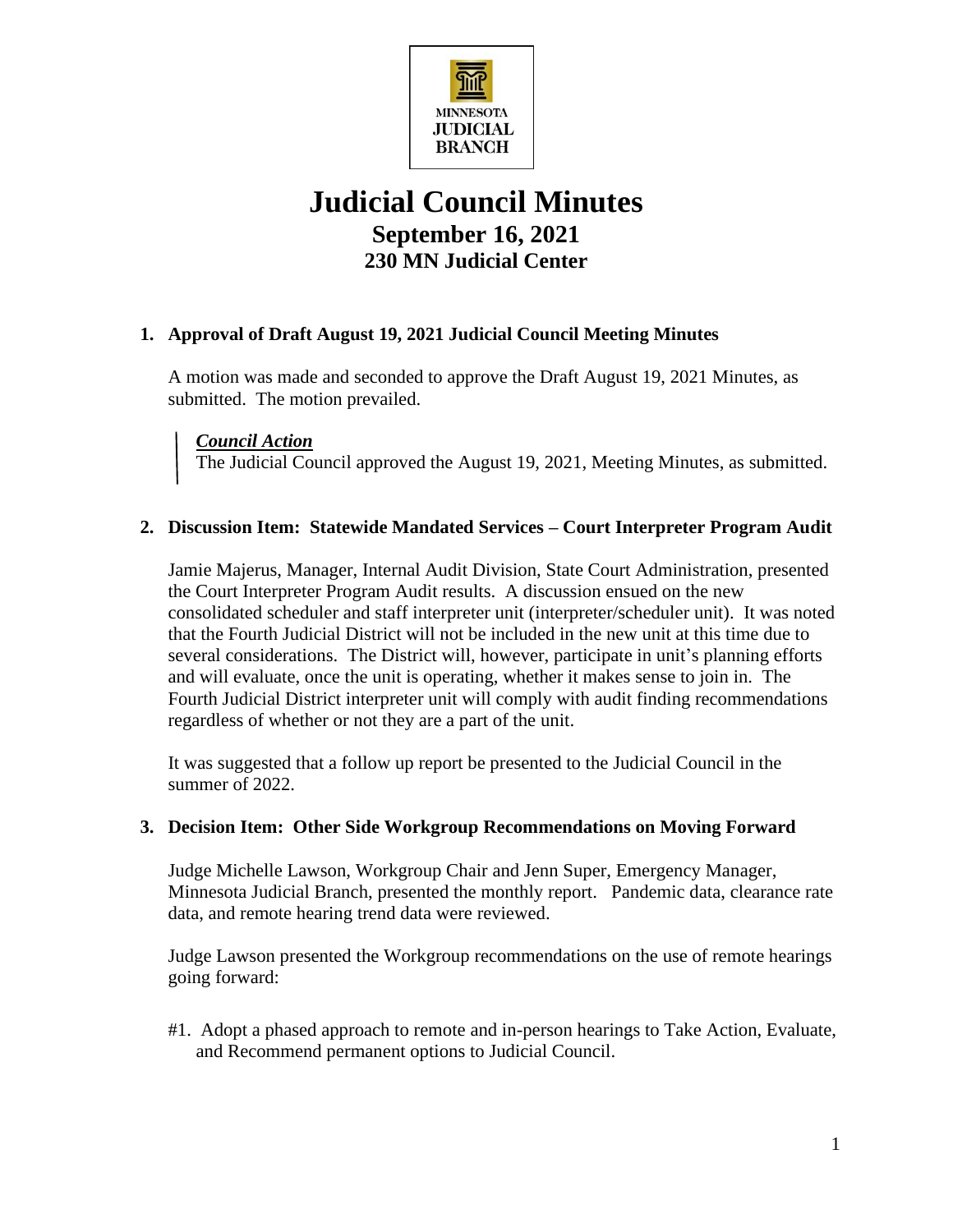- a. A Steering Committee shall oversee implementation of the Judicial Council changes to remote and in-person hearings and help the district courts resolve issues arising during implementation.
- #2. For non-criminal cases:
	- a. Implement a strong presumption that evidentiary hearings (hearings where evidence is being presented or testimony is taken on issues in dispute) be held inperson, according to the Non-Criminal Case Types and Hearing Types Presumed Remote and In-person Table.
	- b. Implement a strong presumption that non-evidentiary hearings be held remotely, according to the attached table.
	- c. Case-by-case exceptions, under exceptional circumstances, should be allowed, with extenuating circumstances to be defined by a Chief Justice Order.
- #3. Implement a phased approach to criminal hearings, giving autonomy to the districts to create a plan for remote and in-person hearings that ties in with their backlog plan in Phase I. District plans must incorporate both remote and in-person hearings.
- #4. Treatment Courts should continue to follow the established Treatment Court Hybrid Hearing Exception Process. Judicial Council should refer the Treatment Court Hybrid Guidelines for Chief Judges, to the Treatment Court Initiative Advisory Committee to review these Guidelines.

The County Attorneys Association recommendation that Order to Show Cause and other hearings for civil contempt and parentage cases should continue to be held in person in District Court and the Expedited Process was discussed. The Workgroup concluded that no changes to the original recommendation should be made, based on anecdotal feedback which indicated that there is greater participation when hearings are held in a remote fashion. In addition, the use of remote hearings results in less travel time for child support magistrates and is a more efficient process.

The recommendations pertaining to Order for Protection and Harassment Restraining Order hearings were discussed. It was noted that two options were reviewed at the August Judicial Council meeting:

- Proposed Workgroup Option: Original Recommendation to hold these hearings remotely, case-by-case exceptions.
- Alternative Option: In-person unless judicial officer is remote, case-by-case exceptions.

Based on that conversation, the Workgroup re-examined the options and chose to recommend that these hearings will be held remotely, with case-by-case exceptions.

The next steps were discussed. It was noted that the Chief Justice will appoint a Steering Committee. It was suggested that the effective date of the recommendations should be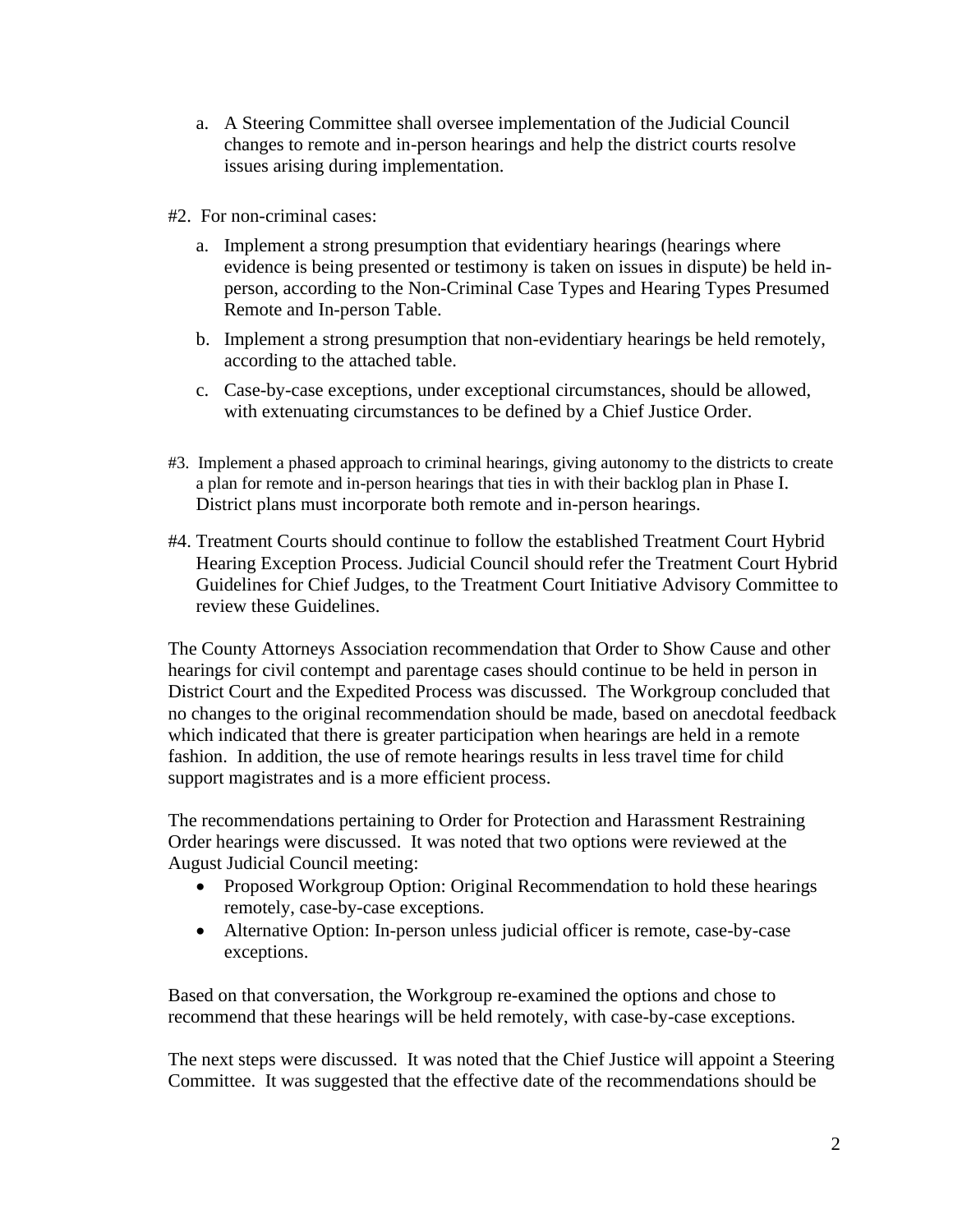upon expiration of the current Chief Justice's Order, but an effective date was not determined at this meeting.

A discussion ensued on the Order for Protection and Harassment Restraining Order recommendations. It was noted that the decision to hold order for protection and harassment restraining order matters in a remote fashion is based on feedback received from victims and advocates. It was also noted that participation is greater when hearings are held in a remote fashion.

Recommendations relating to the civil commitment process were discussed. Concern was expressed with holding commitment trials in a remote fashion. It was noted that concerns can be addressed through the "exceptional circumstances" process.

A discussion ensued on the recommendation to hold live juvenile protection admit/deny and emergency protective custody hearings in-person. It was noted that attendance is better at remote hearings and affords judges the ability to be more efficient. Justice partner availability for in-person hearings was also discussed. It was suggested that this issue be addressed through the Chief Justice Order permitting case-by-case hearing exceptions.

A motion was made and seconded to approve recommendation #1: Adopt a phased approach to remote and in-person hearings to Take Action, Evaluate, and Recommend permanent options to Judicial Council. A Steering Committee shall oversee implementation of the Judicial Council changes to remote and in-person hearings and help the district courts resolve issues arising during implementation.

A discussion ensued. It was noted that the Steering Committee will make quarterly reports to the Judicial Council. It was also noted that the recommended approach affords the Branch the opportunity for experimentation, subject to evaluation and change. The need to take necessary steps to continue to develop and maintain relationships with justice partners and the Bar was acknowledged.

The motion prevailed.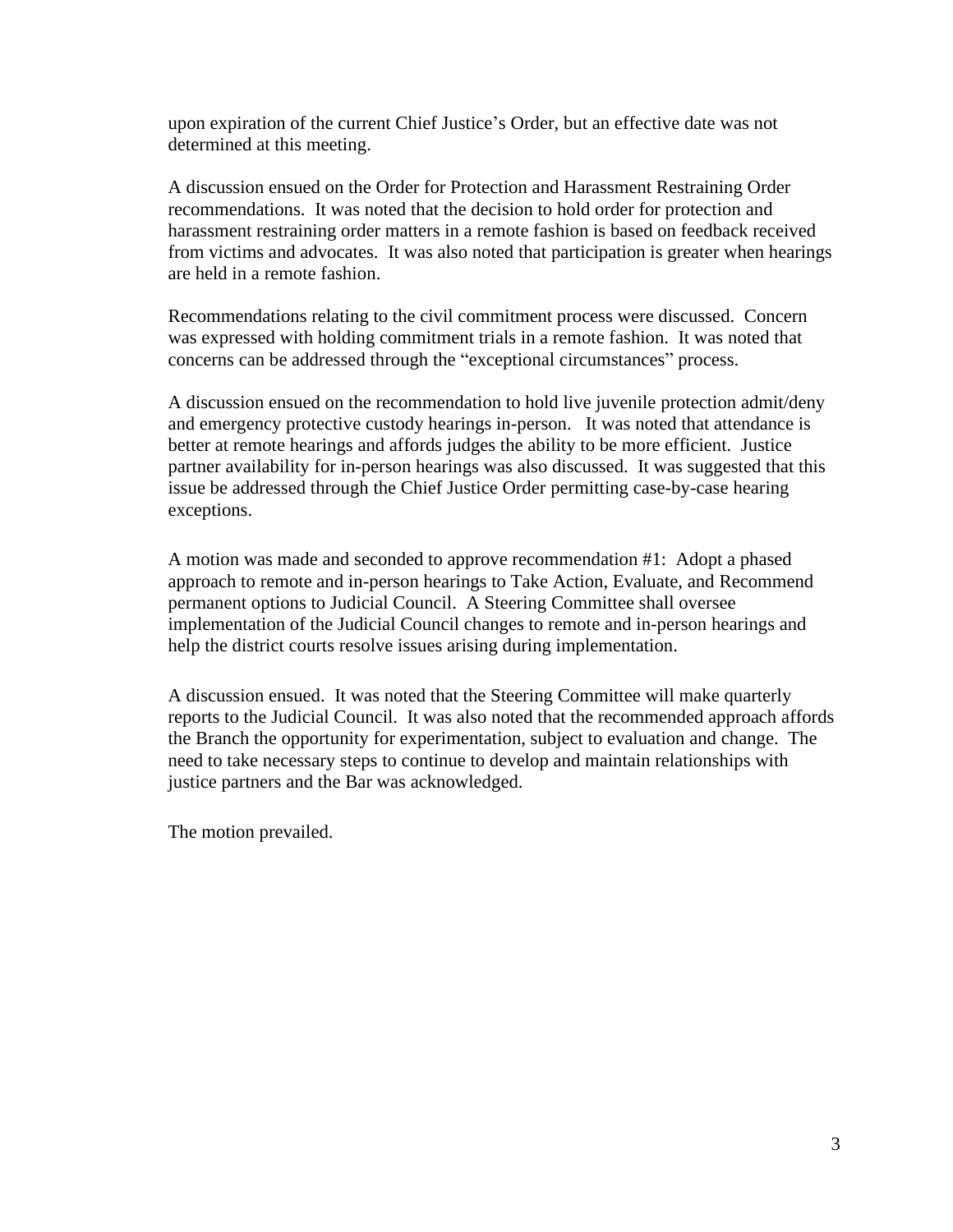## *Council Action*

The Judicial Council approved the Other Side Workgroup Recommendation #1: Adopt a phased approach to remote and in-person hearings to Take Action, Evaluate, and Recommend permanent options to Judicial Council. A Steering Committee shall oversee implementation of the Judicial Council changes to remote and in-person hearings and help the district courts resolve issues arising during implementation.

A motion was made and seconded to approve recommendation #2: For non-criminal cases: Non-criminal matters shall be held as indicated on the Non-Criminal Case Types and Hearing Types Presumed Remote and In-person Table, subject to the presiding judicial officer to allow for case-by-case exceptions under exceptional circumstances to be defined by Chief Justice Order initially.

A discussion ensued on the juvenile protection recommendations. Judge Lawson moved to amend the Otherside Workgroup recommendation pertaining to juvenile protection matters to provide that counties/district courts may pilot holding juvenile protection hearings in an alternative fashion than shown in the table, if the process is approved by the chief judge and reported to the Steering Committee. The amendment provides that counties/district courts may pilot holding juvenile protection hearings in an alternative fashion than shown in the table, if the process is approved by the chief judge and reported to the Steering Committee. No objection was made to the amendment.

A discussion ensued on the civil pre-trial recommendation. A motion was made and seconded to amend the Non-Criminal Case Types and Hearing Types Presumed Remote and In-person Table to provide that the presiding judge has the authority to determine if civil pre-trials and settlement conferences will be held in-person or remotely. The motion failed.

A motion was made and seconded to amend the Non-Criminal Case Types and Hearing Types Presumed Remote and In-person Table to provide that Expedited Process child support contempt hearings will be conducted with the parties in-person and the child support magistrate either in-person or remote. The motion failed.

A motion was made and seconded to amend the Non-Criminal Case Types and Hearing Types Presumed Remote and In-person Table to provide that evidentiary hearings in orders for protection and harassment restraining order matters be held in-person. The motion failed.

A motion was made and seconded to amend the Non-Criminal Case Types and Hearing Types Presumed Remote and In-person Table to provide that evidentiary hearings in orders for protection and harassment restraining order matters are presumptively inperson, unless the judicial officer is remote.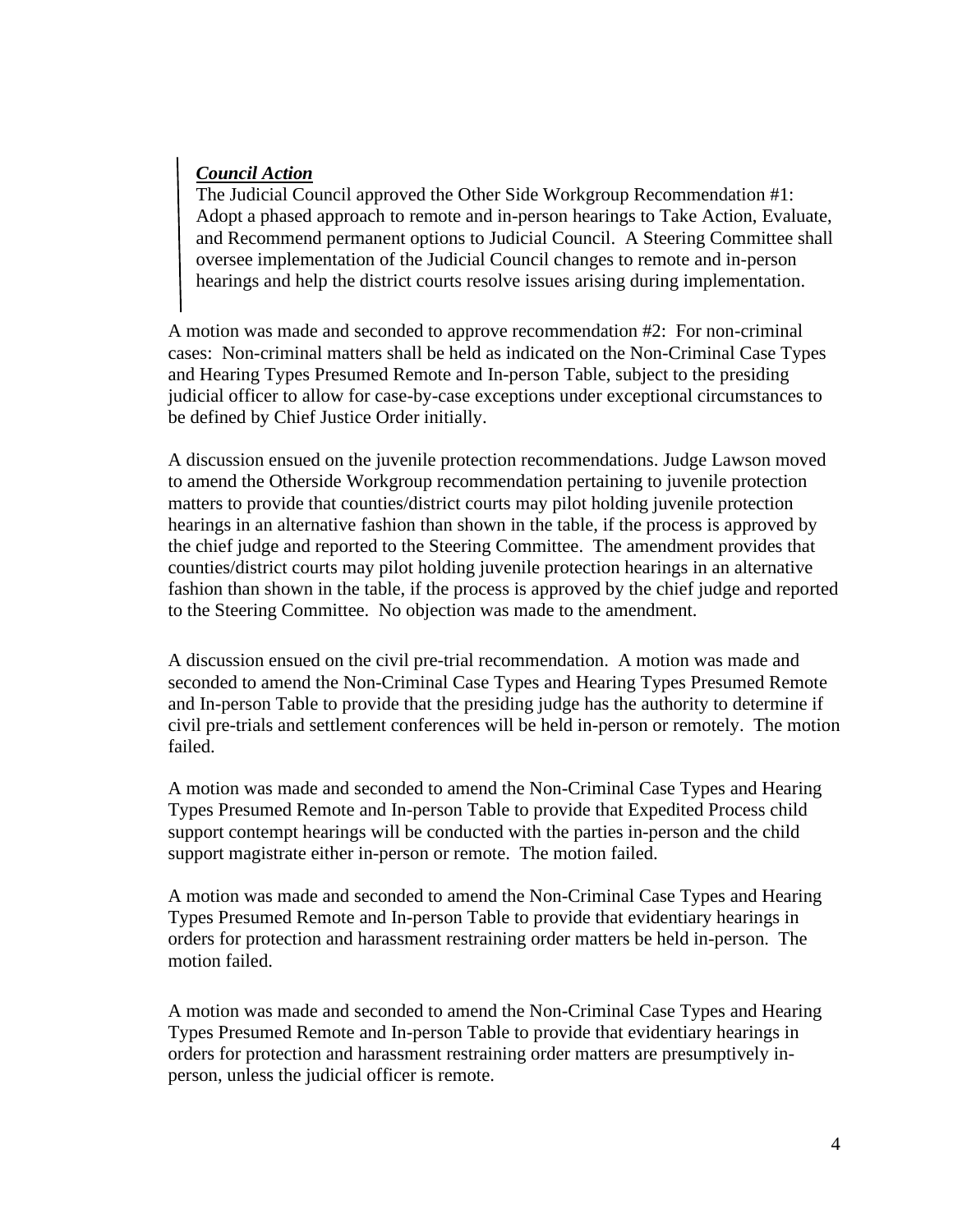A discussion ensued. It was noted that, in some districts, referees hear these cases and serve primarily in a remote fashion.

The motion prevailed.

## *Council Action*

The Judicial Council approved an amendment to the Non-Criminal Case Types and Hearing Types Presumed Remote and In-person Table to provide that evidentiary hearings in orders for protection and harassment restraining order matters are presumptively in-person, unless the judicial officer is remote.

A vote was taken on the main motion, as amended, and prevailed.

# *Council Action*

The Judicial Council approved Recommendation #2, as amended: For non-criminal cases:

Non-criminal matters shall be held as indicated on the Non-Criminal Case Types and Hearing Types Presumed Remote and In-person Table, subject to the presiding judicial officer to allow for case-by-case exceptions under exceptional circumstances to be defined by Chief Justice Order initially. In juvenile protection cases only, counties/districts may pilot holding hearings other than as indicated on the table if approved by the Chief Judge and reported to the Steering Committee.

A motion was made and seconded to approve Recommendation #3: Implement a phased approach to criminal hearings, giving autonomy to the districts to create a plan for remote and in-person hearings that ties in with their backlog plan in Phase I. District plans must incorporate both remote and in-person hearings. The motion prevailed.

## *Council Action*

The Judicial Council approved Recommendation #3: Implement a phased approach to criminal hearings, giving autonomy to the districts to create a plan for remote and in-person hearings that ties in with their backlog plan in Phase I. District plans must incorporate both remote and in-person hearings.

A motion was made and seconded to approve Recommendation #4: Treatment Courts should continue to follow the established Treatment Court Hybrid Hearing Exception Process. Judicial Council should refer the Treatment Court Hybrid Guidelines for Chief Judges, to the Treatment Court Initiative Advisory Committee to review these Guidelines. The motion prevailed.

## *Council Action*

The Judicial Council approved Recommendation #4: Treatment Courts should continue to follow the established Treatment Court Hybrid Hearing Exception Process. Judicial Council should refer the Treatment Court Hybrid Guidelines for Chief Judges, to the Treatment Court Initiative Advisory Committee to review these Guidelines.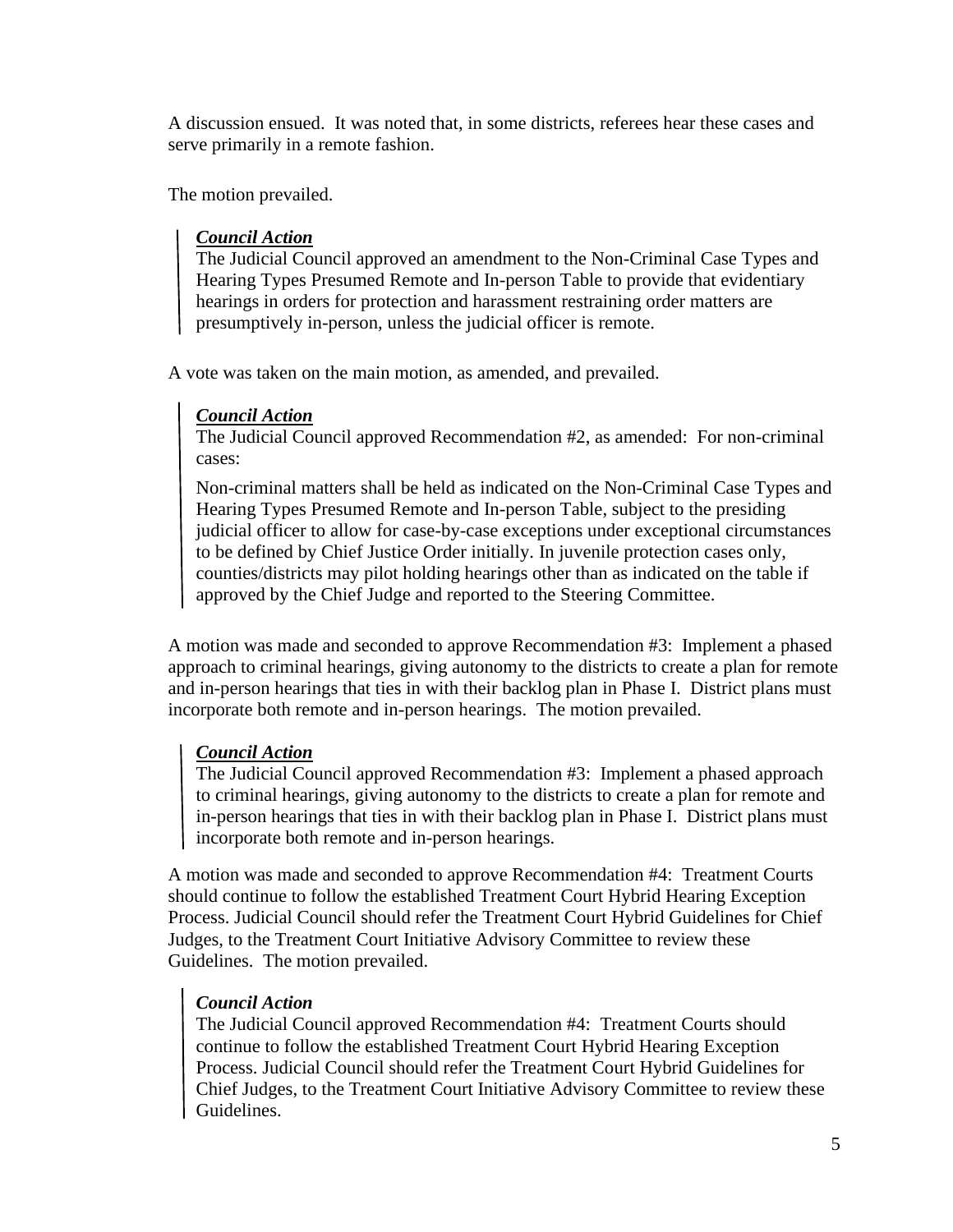The Judicial Council discussed the proposed factors for "Exceptional Circumstances" and the effective date of the Judicial Council approved actions relating to in-person and remote proceedings. Judicial Council members were encouraged to forward comments on both topics to Chief Justice Gildea. The effective date issue will be discussed at the October Judicial Council meeting.

#### **4. Discussion Item: Performance Measures Report and Backlog Planning**

Jennifer Ogunleye, Research and Evaluation, Court Services Division, presented information on the statewide Performance Measures key results. Grant Hoheisel, Research and Evaluation, Court Services Division, presented information on the major criminal backlog reduction efforts, including the Major Criminal Backlog action plan template. Dan Ostdiek, Finance Director, State Court Administration, reported on financial considerations for implementation of the Major Criminal Backlog Action Plans. Mr. Ostdiek also reported efforts to receive funds from American Rescue Plan funds.

Each chief judge reported on the contents of their respective Major Criminal Backlog Action Plans. The issues of funding, the use of Stand Downs and Warrant Forgiveness Days, and the short form PSI were discussed. It was noted that implementation efforts, efforts to incorporate remote hearings into each plan, and funding for plans, will be discussed at the October Judicial Council meeting.

## **5. Discussion/Decision Item: COPS Committee Recommendations Relating to Payables Lists**

Chief Judge Stoney Hiljus, COPS Committee Chair, presented proposed changes to the Payables Lists.

A motion was made and seconded to publish the proposed 2022 Traffic/Criminal Payables List, proposed 2022 Natural Resources Payables List, and the proposed 2022 Trucks and Common Carrier Payables List for public comment. The motion prevailed.

## *Council Action*

The Judicial Council approved publication of the proposed 2022 Traffic/Criminal Payables List,  $p_{\text{obs}}$  and the proposed 2022 Natural Resource Payables List, and the proposed 2022 Trucks an **FREE** ommon Carl FORE Payables Live for public comment. 7.a..pdf 7.a..pdf 7.a..pdf

#### **6. Postponement of Agenda Items**

The following agenda items were postponed until the October Judicial Council Meeting: Quality Court Workplace Survey; Proposed Amendments to Judicial Council Policy 515; Petty Misdemeanor and Payable Misdemeanor Failure to Appear Policy; Reconsideration of Judicial Council 2010 decision to require entry of conviction on all offenses when a citation payment is made; and FY21 Final Financial Report.